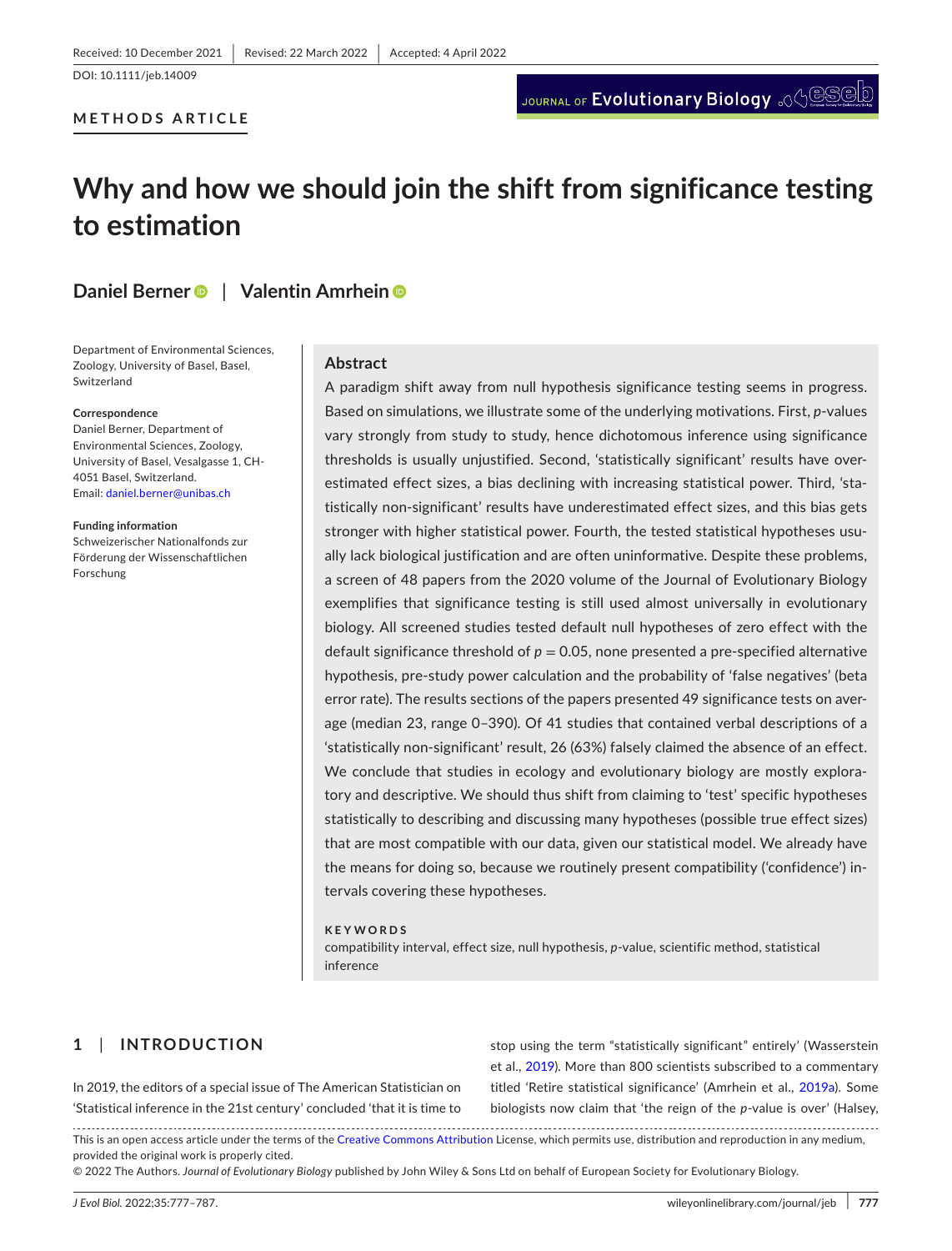**778 <sup>|</sup>**  BERNER and AMRHEIN

[2019\)](#page-9-0) and that 'it is time to move away from the cult around binary decision making and statistical significance' (Muff et al., [2022](#page-10-1)), while numerous scientific journals publish editorials or revise their guidelines, asking their authors to diminish the importance attributed to null hypothesis significance testing (e.g. Davidson, [2019;](#page-9-1) Harrington et al., [2019](#page-9-2); Krausman & Cox, [2019;](#page-9-3) Michel et al., [2020](#page-10-2)).

Already in the middle of the last century, scientists like Yates ([1951](#page-10-3)) and Rozeboom [\(1960\)](#page-10-4) called for shifting attention from significance testing to estimation. Yates and Healy ([1964](#page-10-5)) asked for a reform in the teaching of statistics, noting that significance tests 'are popular with non-statisticians, who like to feel certainty where no certainty exists' and that 'it is depressing to find how much good biological work is in danger of being wasted through incompetent and misleading analysis of the numerical results'. After decades of heated discussions about a methodological approach deeply in-grained in our scientific culture (reviewed in Amrhein et al., [2017](#page-8-1); Gigerenzer, [2018](#page-9-4); Hurlbert & Lombardi, [2009](#page-9-5); Johnson, [1999;](#page-9-6) Mayo, [2018](#page-10-6); Oakes, [1986](#page-10-7); Szucs & Ioannidis, [2017](#page-10-8); Ziliak & McCloskey, [2008\)](#page-10-9), a paradigm shift seems finally under way. Even in the most selective journals, it is now possible to publish papers using traditional frequentist methods without any reference to *p*-value thresholds and statistical significance (e.g. Senzaki et al., [2020\)](#page-10-10).

In this note, however, we report that this development has so far been largely ignored by evolutionary biologists, for example by the authors of 48 papers that we randomly selected from the 2020 volume of the Journal of Evolutionary Biology. We therefore provide a summary of the main problems with the traditional culture of analysing, presenting and interpreting scientific data based on statistical significance. We then make recommendations how we can participate in the paradigm shift and contribute to improving scientific practice by using a more nuanced form of statistical inference.

## **2**  | **WHAT ARE THE PROBLEMS?**

As in many fields of research, a study in ecology and evolutionary biology typically starts with observational or experimental data acquired because we suspect a relationship between variables (for simplicity, we use the terms 'relationship' and 'effect' interchangeably). For statistical analysis, the most popular approach seems to be hypothesis testing. According to the methods developed by Jerzy Neyman and Egon Pearson, this would require pre-analysis specification and justification of the tested (null) hypothesis, of an alternative hypothesis and of decision rules (Goodman, [2016;](#page-9-7) Greenland, [2021](#page-9-8); Lehmann, [2011\)](#page-10-11).

If following this procedure, our aim is to 'reject' or 'accept' hypotheses, a minimum requirement would be to make defensible choices of alpha *and* beta error probabilities (i.e. the probabilities of rejecting the null hypothesis if in reality it is true ['false positive'], and of failing to reject the null hypothesis if it is false ['false negative']), as well as calculating statistical power (the probability of rejecting the null hypothesis if it is false) before the data for the study are collected. 'Defensible choices' means that acceptable error

probabilities are set by taking into account the costs and implications of committing the above errors within the research context of our study (Greenland, [2017](#page-9-9)).

In practice, however, data in ecology and evolutionary biology are typically collected without any pre-study determination and justification of reasonable null and alternative hypotheses or of decision rules and decision costs (see our survey below, and Anderson et al., [2021](#page-8-2) for power analysis in ecology). Instead, the data are subjected to null hypothesis significance testing (NHST) with a default null hypothesis of a zero relationship and a default *p*-value threshold (accepted alpha error rate, or alpha level) of  $p = 0.05$ . Also, in the absence of pre-study power calculation, there is no information on the beta error rate, which is 1-power. The test thus yields a *p*-value reflecting the probability of observing a relationship at least as large as the one we found, given that the null hypothesis of 'no relationship' is true—and given that all other assumptions about the test and about the entire study are correct (Amrhein et al., [2019b](#page-8-3)).

If the *p*-value is below 0.05, we usually interpret this as indirect evidence against the null hypothesis, thus drawing the reverse conclusion that the null hypothesis is unlikely given our data. Hence, we reject the null hypothesis and infer that a relationship exists—the test was 'statistically significant'. If the *p*-value is equal to or greater than 0.05, we are inclined to say that no relationship exists, or at least that we were not able to demonstrate it; the test was 'statistically non-significant'. An equivalent approach is evaluating whether a 95% confidence interval overlaps the null hypothesis of zero effect, in which case the null hypothesis would not be rejected.

This standard protocol of NHST with unjustified alpha and unknown beta error probabilities discredits the originally intended rationale of Neyman–Pearson hypothesis tests (Szucs & Ioannidis, [2017\)](#page-10-8), and the associated dichotomous inference about the presence or absence of a relationship rests on several misconceptions. We now discuss four of these misconceptions that seem to be the most important to us.

## **2.1**  | **Misconception 1: The** *p***-values emerging from our analyses are reliable**

*P*-values are contingent on the sample data obtained and hence represent random variables themselves. They are expected to vary from replication to replication of a study, even for surprisingly large sample sizes (Cumming, [2014](#page-9-10); Halsey et al., [2015\)](#page-9-11). This is illustrated in Figure [1,](#page-2-0) based on simulations of correlations between two vari-ables (methodological detail is given in Appendix [S1](#page-10-12), and the simulation code written in the R language (R Core Team, [2020](#page-10-13)) is available from the Dryad repository). For a true correlation of *r* = 0.45, arguably qualifying as a substantial effect size in the field of ecology and evolution (Møller & Jennions, [2002\)](#page-10-14), *p*-values are highly variable with sample sizes up to around  $n = 20$  to 30 (Figure [1a](#page-2-0)). When the true effect size is smaller  $(r = 0.24)$ , *p*-values span a remarkably wide range even when sample sizes approach  $n = 100$  (Figure [1b\)](#page-2-0).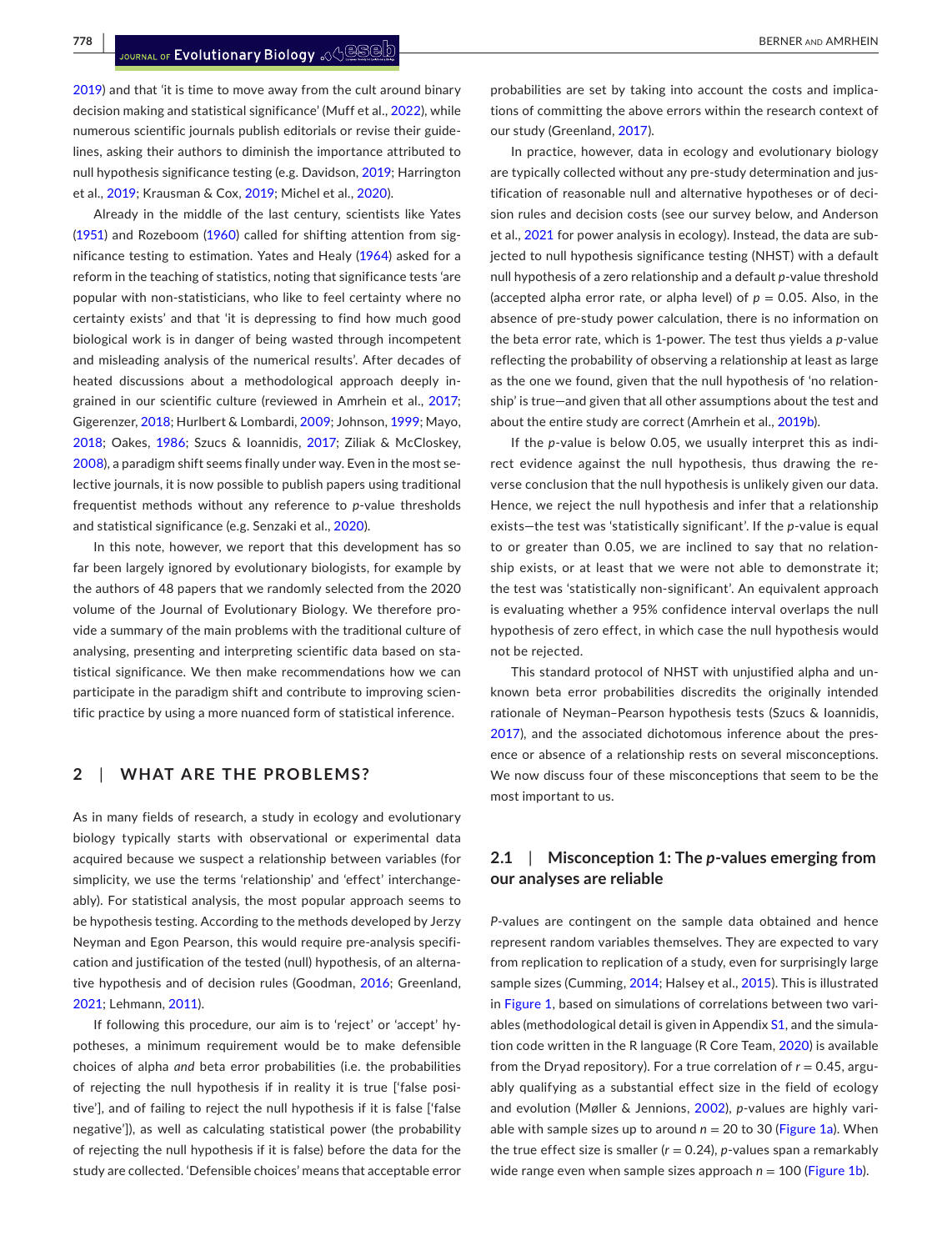

<span id="page-2-0"></span>**FIGURE 1** *P*-values and effect sizes in statistical hypothesis tests in relation to sample size. Shown are summary statistics based on null hypothesis significance tests of a simulated true correlation between a predictor and a response variable, for sample sizes ranging from eight to 100 in increments of two. The simulated true effect sizes are Pearson correlation coefficients that were chosen to be relatively large (*r* = 0.45) in (a) and smaller (*r* = 0.24) in (b). For each sample size, 10,000 replicate bivariate data sets were simulated and tested. In the upper panels, the blue bars represent the central 90% (light blue) and 50% (darker blue) of the *p*-value distribution among the replicate tests, and the short horizontal lines are the medians. The dark blue bullet points indicate power, which is the fraction of tests that are 'statistically significant' (*p* < 0.05; significance threshold shown as black horizontal line). For the same set of simulations, the lower panels visualize the distribution of the effect size estimates, which are the correlation coefficients (*r*) observed in the samples. The effect sizes are presented separately for the subset of replicate tests that were 'statistically significant' (orange) or 'statistically non-significant' (purple). The light and darker bars represent the central 90% and 50% of the effect sizes observed across the replicate tests, and the short horizontal lines are the medians. The true effect sizes underlying the simulations are shown as black horizontal lines. Note that in (b), the 90% interval for the significant tests with *n* = 8 extended to −0.75 but was truncated to facilitate presentation; with small sample size, the effect size distribution of significant tests was bimodal because a fraction of the significant tests had strong negative correlations. Overall, the simulations highlight that when the true effect size and/or the sample size is modest, *p*-values are highly variable, and most 'statistically significant' effect estimates are biased upwards. Analogously, 'statistically non-significant' effect estimates tend to underestimate the true effect size, and here the bias gets stronger with increasing sample size and/or when the true effect size is substantial

This variability of the *p*-value is impressive enough in simulations in which the true properties of the data generating mechanism are known and all assumptions underlying our statistical model are met (because we simulated the data according to this model). In reality, however, model assumptions will almost always be violated to some degree (Higgs, [2019\)](#page-9-12). Furthermore, we often do not discuss or are not even aware of all assumptions (Amrhein et al., [2019b](#page-8-3)). Departures from model assumptions, however, invalidate *p*-values and other statistical measures at least to some degree. This becomes obvious if the assumption of 'no *p*-hacking' is violated, in which case the reported *p*-values are close to worthless. No *p*-hacking means that 'analytical decisions were taken independently from the obtained data and would have been the same given other possible data' (Gelman & Loken, [2014](#page-9-13))—an assumption that is probably almost always violated to some degree, albeit often unknowingly and with the best of intentions.

Given all the random noise (stochastic variability as shown in Figure [1](#page-2-0)) and non-random noise (assumption violations, unaccounted methodological or biological differences among studies), it is not surprising that meta-analyses (Gurevitch et al., [2018](#page-9-14); Halsey, [2019](#page-9-0)) and large-scale replication projects (Errington et al., [2021;](#page-9-15) Open Science Collaboration, [2015](#page-10-15)) reveal dramatic variability in *p*-values from study to study. This variability is not a problem of the *p*-value by itself, but simply reflects variation in the data and analytical decisions from study to study. However, if *p*-values are used with a threshold for dichotomous judgments about the 'presence' or 'absence' of an effect, or about whether an effect is 'real' or not, as is typical within the NHST framework, we may easily reach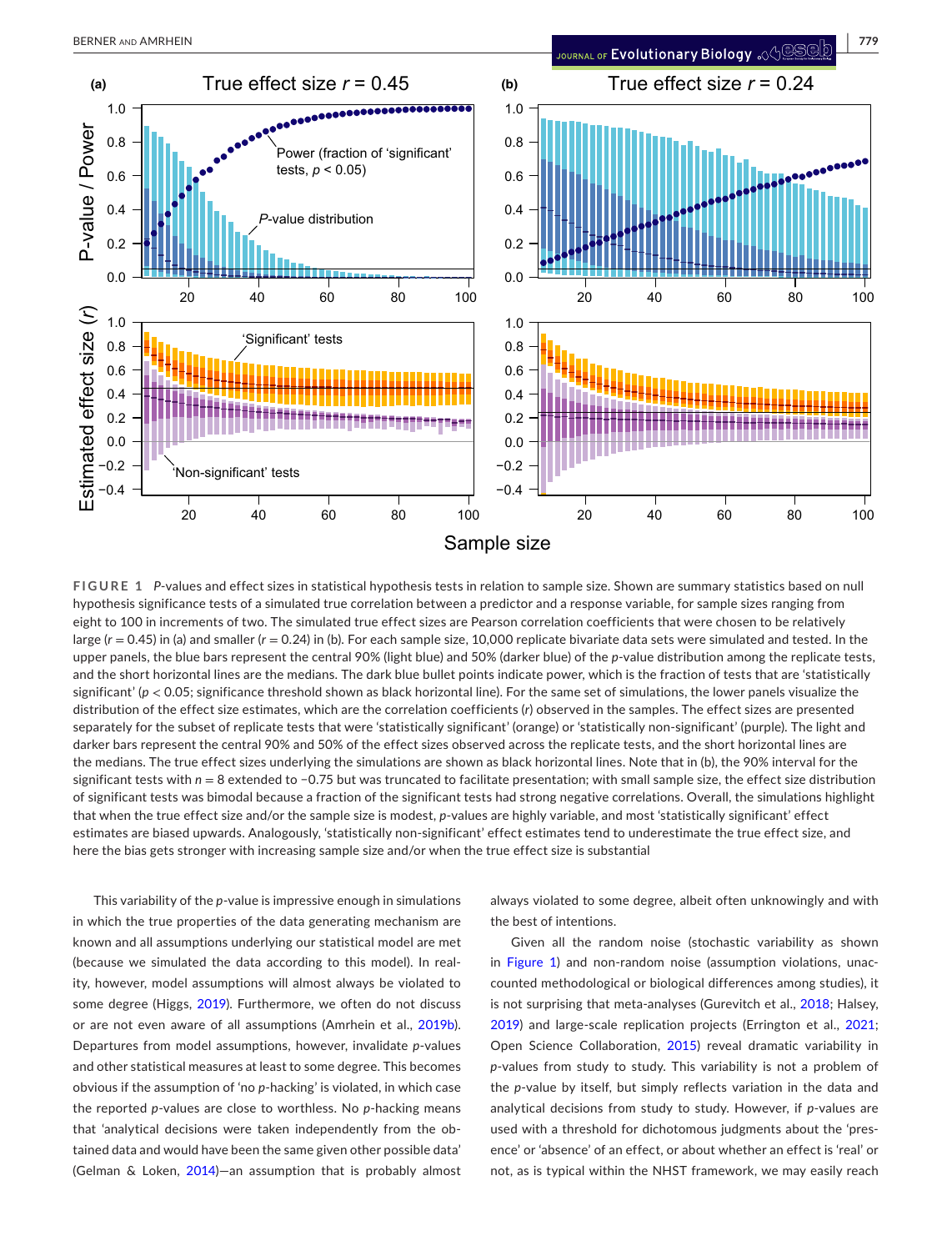overconfident conclusions in either direction. Such overconfident dichotomous generalizations from single studies often lead to the erroneous perception that replication studies show 'conflicting' evidence and that science is in a general replication crisis (Amaral & Neves, [2021;](#page-8-4) Amrhein et al., [2019a](#page-8-0), [b\)](#page-8-0).

Another issue is that many studies in ecology and evolution report dozens if not hundreds of *p*-values, and often many more *p*-values are calculated but not reported (Fraser et al., [2018\)](#page-9-16). By definition, some proportion (depending on the adopted significance threshold) of these tests must turn out 'statistically significant' even if the tested (null) hypothesis is true. This multiple comparison problem is probably widely known in principle, but routinely ignored when drawing conclusions about analytical results. Moreover, possible strategies to adjust for multiple comparisons are debated and there are no easy solutions (Greenland, [2021\)](#page-9-8). The inconvenient message is that conclusions drawn from individual *p*values become more unreliable the more *p*-values are calculated. It is therefore particularly poor practice to present just a subset of the calculated *p*-values chosen for their significance while hiding the rest; it is equally poor practice to calculate *p*-values only on subsets of data that look most promising after plotting them. Complete reporting is crucial, even if it may appear embarrassing to present numerous *p*-values and plots in a paper or appendix.

Taken together, while still often perceived as the centrepiece of a statistical analysis suited for dichotomous decision making, *p*-values are generally no more than crude indicators of how 'compatible' a statistical model is with our observed data, given that all assumptions are correct (Amrhein et al., [2019b](#page-8-3); Bayarri & Berger, [2000](#page-8-5); Greenland, [2019](#page-9-17); Rafi & Greenland, [2020](#page-10-16); Wasserstein & Lazar, [2016](#page-10-17)). One of these assumptions is that our tested (null) hypothesis is true. A small *p*-value then suggests that at least one of the assumptions is violated; whether and to what degree this can be interpreted as 'evidence against the null hypothesis' (Amrhein & Greenland, [2022](#page-8-6); Hartig & Barraquand, [2022](#page-9-18); Muff et al., [2022](#page-10-1)) is often so uncertain that we should refrain from making dichotomous decisions based on single studies (Amrhein et al., [2019b](#page-8-3)). This is one of the reasons why we should reduce the importance we assign to isolated studies for drawing conclusions and making decisions (Amaral & Neves, [2021;](#page-8-4) Nelder, [1986](#page-10-18); Nichols et al., [2019](#page-10-19), [2021\)](#page-10-20).

## **2.2**  | **Misconception 2: Statistical non-significance indicates the absence of an effect**

It has been known for more than a century that the absence of statistically significant evidence is not evidence of absence (Altman & Bland, [1995](#page-8-7); Fisher, [1935](#page-9-19); Pearson, [1906](#page-10-21)). Yet, the wrong conclusion of 'no effect' because  $p > 0.05$  is still drawn in around half of the published papers across multiple research fields (Amrhein et al., [2019a\)](#page-8-0).

Within the Neyman–Pearson hypothesis testing framework, we may 'accept' a null hypothesis if  $p >$  alpha and behave as though it were true if we know, approximately, how often we are

in error when making that decision (given that all model assumptions are correct). However, since we usually do not formally calculate statistical power in the planning stage of a study, we usually have no idea how often we would commit the beta error of falsely accepting a wrong null hypothesis (because beta  $= 1$ -power). This also means that the significance threshold (alpha level) of  $p = 0.05$ is not 'a compromise between alpha and beta error rates', as one can hear or read sometimes (e.g. Hartig & Barraquand, [2022\)](#page-9-18); to reach such a compromise, one would have to consider the power of the test as well as the costs of making alpha and beta errors in the context of the study.

If we calculated power for our studies in ecology and evolution that typically have small effect sizes (Møller & Jennions, [2002\)](#page-10-14), we would likely find that our beta error probability is high: Across 44 reviews in the social, behavioural and biological sciences, average power to detect such effects was merely 24%, and hence, the average beta error probability was  $100-24 = 76%$  (Smaldino & McElreath, [2016;](#page-10-22) see also Button et al., [2013](#page-8-8); Jennions & Møller, [2003\)](#page-9-20).

Even with the widely recommended power of 80%, the probability of falsely accepting a wrong null hypothesis (beta  $= 20\%$ ) would be four times the probability of falsely rejecting a true null hypothesis (alpha, by default set to 5%). This reveals another oddity of the current application of hypothesis tests: why should a four times higher beta error rate be tolerable across scientific disciplines and different research contexts within disciplines, implying that it is generally four times less costly to wrongly claim 'there is no relationship' than to wrongly claim 'there is a relationship'? As is known since hypothesis tests were invented, false negatives can be more costly than false positives, depending on the subject and purpose of a study. For an endangered species, for instance, a false-negative inference (e.g., failing to recognize a population decline, although it is taking place, which may result in extinction) can cause more harm than a false-positive (wrongly claiming a population decline, which may stimulate more research or lead to conservation measures that may not be strictly necessary).

Low statistical power of our research and high beta error probabilities are thus one of the reasons why claims of 'no relationship' are usually unwarranted. For illustration, consider the substantial true correlation between two variables shown in Figure [1a.](#page-2-0) Using a sample size of 20, we obtain a 'statistically non-significant' result in roughly half of the tests, hence inferring 'no relationship' would be erroneous in half of the studies; and when the true correlation is weaker (Figure [1b](#page-2-0)), we would be wrong in half of the cases even for sample sizes beyond 60.

However, even with high statistical power, a large *p*-value does not mean that the null hypothesis of a zero effect can be considered true (Greenland, [2012](#page-9-21)), because many other hypotheses are probably as compatible or more compatible with the data. This becomes obvious by imagining a 'non-significant' confidence interval overlapping the null hypothesis of a zero relationship. A 95% confidence interval shows not just one, but all the values (hypotheses, possible values for the true effect size, or possible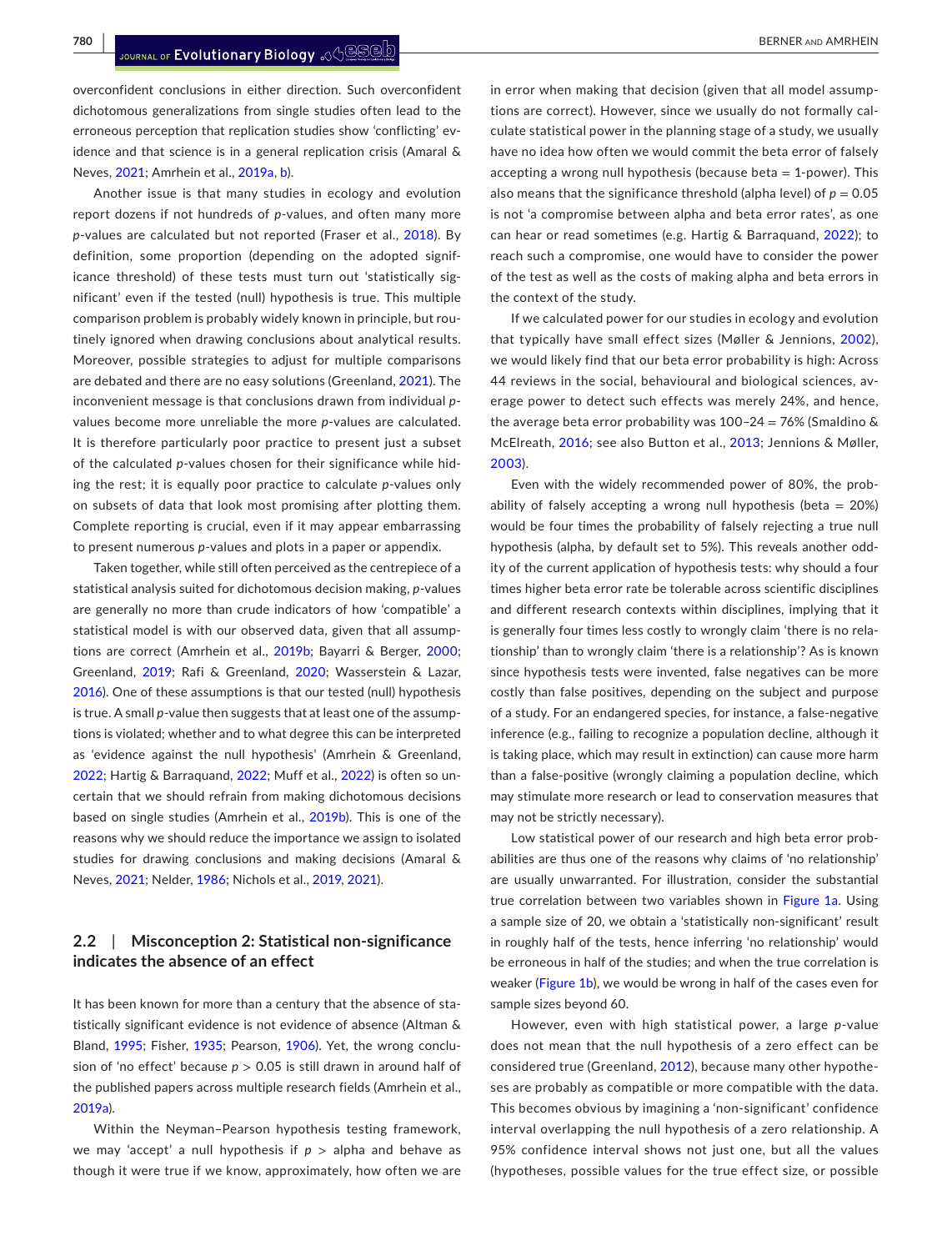

<span id="page-4-0"></span>**FIGURE 2** Visualizing the range of values for the true effect size (or in other words, of hypotheses) that are most compatible with the observed data, given the statistical model, by means of compatibility curves. The two curves illustrate the most compatible values for the true Pearson correlation coefficients based on two exemplary simulated samples of  $n = 30$  and  $n = 80$ , generated using the bivariate simulation model underlying Figure [1a.](#page-2-0) Unlike in real research, the true correlation coefficient is known to be  $r = 0.45$  (dashed vertical line). The black horizontal line under the left curve shows the 95% compatibility ('confidence') interval based on the  $n = 30$  sample. Here, one of the many values that are most compatible is a zero relationship (solid vertical line). Because zero is included, this interval would traditionally be called 'statistically non-significant', although zero is clearly not the value most compatible with the data: zero is not at the highest point of the compatibility curve. One can imagine the compatibility curve as horizontally stacked compatibility intervals, with compatibility levels ranging from near zero to one; from the bottom, the lowest interval is approximately the 100%-interval and the highest is the 0%-interval. The peak of the curve is thus the shortest (0%) compatibility interval that is just one point, known as the point estimate. This point estimate, which is the observed effect size, is the correlation coefficient estimate that is most (100%) compatible with the sample data and the statistical model (but because many other hypotheses are also reasonably compatible, 100% compatibility does not imply truth). The curve was drawn by determining the stacked compatibility intervals non-parametrically based on quantiles from a distribution obtained by bootstrapping the original samples and recalculating the correlation coefficient 100,000 times, but a similar curve would arise when stacking conventional parametric 'confidence' intervals (see Appendix [S1](#page-10-12)). Another way to interpret the compatibility curve is that it indicates the *p*-values one would obtain, given the sample data and the statistical model, when using a correlation coefficient given on the x-axis as null hypothesis in a test. The 95% interval shown therefore covers correlation coefficients that have *p* > 0.05 and are thus most compatible with the data and the model. For more details on the interpretation of compatibility curves, see section 4.3 of this paper as well as Infanger and Schmidt-Trucksäss ([2019](#page-9-28)), Poole ([1987\)](#page-10-25), and Rafi and Greenland ([2020\)](#page-10-16)

parameter values) that would, if used as null hypotheses, produce *p* > 0.05 and would thus not be rejected when tested using our data (Amrhein et al., [2019b](#page-8-3); Cox & Hinkley, [1974](#page-9-22); Greenland et al.,

[2016](#page-9-23); Rafi & Greenland, [2020](#page-10-16)). In a 'non-significant' interval, the hypothesis of 'zero relationship' would not be rejected and is thus reasonably compatible with our data—but all the other values covered by the interval are also reasonably compatible with our data; and usually the values near the point estimate are more compatible with the data than a value of zero effect (see section 4.3 and Figure [2\)](#page-4-0).

Often, an interval covering the null value will also cover values of scientific or practical importance. Only if all the values inside an interval seem unimportant within a given research context and are thus of practical equivalence to the null, it may be justified to conclude that the study results indicated no effects of practical importance (Amrhein et al., [2019a](#page-8-0), [b](#page-8-0); Colegrave & Ruxton, [2003;](#page-9-24) Hawkins & Samuels, [2021\)](#page-9-25).

## **2.3**  | **Misconception 3: Statistically significant effect sizes are reliable**

Unless the power of a hypothesis test is near one, a significant test result will, on average, be associated with an overestimated (inflated) effect size. The reason is that due to sampling variation, some studies will find an effect that is larger than the true population effect size; and those studies are more likely to be significant than studies that happen to find smaller, or more realistic, effects. The lower the statistical power, the more exaggerated a relationship needs to be to become statistically significant, and thus the stronger the overestimation of significant effect sizes (Colquhoun, [2014](#page-9-26); Gelman & Carlin, [2014](#page-9-27); van Zwet & Cator, [2021](#page-10-23)). Since actual power of studies is usually much lower than the power calculated in the planning stage of a study (because the true effect sizes are usually smaller than the effect estimates used in those power calculations), the significant effects from even the most carefully planned experiments are likely to show exaggerated effect estimates (van Zwet et al., [2021](#page-10-24)).

In our correlation example based on the stronger relationship (*r* = 0.45), simulated replications capturing an effect equal to or smaller than the true magnitude essentially cannot produce a significant test result unless the sample size is greater than about  $n = 20$ (Figure [1a;](#page-2-0) in other words, with *n* <= 20, the 90% intervals of effect size estimates of significant studies cover only magnitudes greater than the true value). With  $n = 20$ , the median observed correlation in significant tests overestimates the true correlation by 27%, and sample sizes of at least *n* = 50 or 60 are needed to achieve reasonably accurate significant effect size estimates in our simulation example. When the true effect size is smaller  $(r = 0.24)$ , the median effect size estimates of significant tests remain biased upwards by at least 16% even when sample sizes approach  $n = 100$  (Figure [1b\)](#page-2-0).

Analogously, effect sizes observed in non-significant tests tend to underestimate the magnitude of true effects (Figure [1](#page-2-0)). Perhaps somewhat counterintuitively, this downward bias becomes stronger with larger sample size or with a larger true effect size; the reason is that with high statistical power, most tests on a true effect will turn out significant, and only studies with extreme underestimates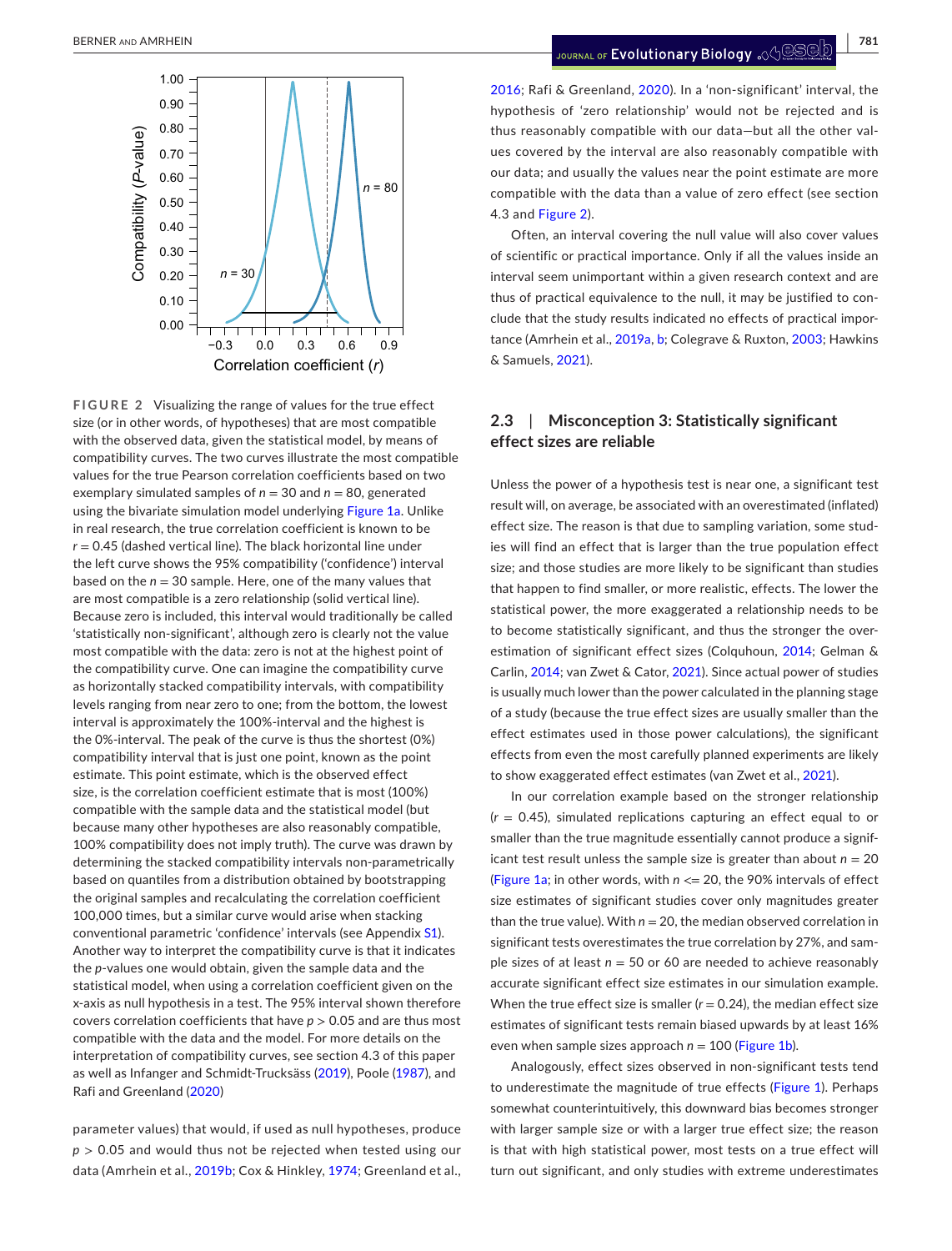will be non-significant. This bias may play a minor role in practice, since with high statistical power, non-significant tests should be rare (Figure [1a](#page-2-0)); however, whenever we focus on results because they are non-significant, our effect estimate will be more misleading the higher our statistical power is.

In summary, the usual filtering of results based on statistical significance causes systematic overestimation of effect sizes in our studies, as well as in reviews and news based on those studies. This bias can be reduced by publishing and discussing all results, with a focus on describing interval estimates rather than on claiming 'statistical significance' or 'non-significance'. Accordingly, in preregistered replication studies publishing all results irrespective of their *p*-values, effect sizes are usually substantially smaller than in the original studies that likely filtered results by statistical significance to decide what is reported and discussed. For example, in a project replicating 50 experiments from preclinical cancer biology, the median effect size across the replications was only 1/7 of the median effect size in the original experiments (for original positive results; Errington et al., [2021\)](#page-9-15).

## **2.4**  | **Misconception 4: Our tests evaluate meaningful hypotheses**

NHST can be understood as a vacuous ritual established to give us the feeling that our judgment about observed effects is reliable and objective, hence scientific (Gigerenzer, [2018](#page-9-4); Gigerenzer & Marewski, [2015](#page-9-29); Yates & Healy, [1964](#page-10-5)). This becomes evident when considering the hypotheses actually tested. The default hypothesis evaluated is a point null hypothesis of 'zero relationship', yet we initiated our research because in the light of pre-existing evidence, or at least of intuition or wishful thinking, we suspected that a non-zero relationship in a certain direction could exist. Very often, the tested null hypothesis of a 'zero relationship' is thus implausible or irrel-evant in the first place (Fisher, [1956](#page-9-30), p. 42; Johnson, [1999](#page-9-6)) and has therefore been called a straw-man hypothesis that serves only to be rejected (Gelman, [2016](#page-9-31)).

We should not focus only on this straw man, but also discuss test results on alternatives to the null hypothesis of zero effect (Greenland, [2021](#page-9-8)). Strangely, many if not most researchers present such test results already, but usually do not discuss them—as men-tioned above and shown in Figure [2,](#page-4-0) our traditional 95% confidence intervals show ranges of hypotheses that get  $p > 0.05$  when tested using our data.

Furthermore, as indicated by our survey below, we almost never present a formal *a priori* alternative hypothesis and thus cannot claim to test it. Instead, we tend to describe our observed point estimate as though it were a pre-planned alternative hypothesis, sometimes even calculating retrospective power based on this point estimate, which is useless because it adds no information beyond the obtained *p*-value (Colegrave & Ruxton, [2003;](#page-9-24) Greenland, [2012](#page-9-21); Hoenig & Heisey, [2001](#page-9-32)). In practice, with our usual two-sided tests, the (unstated) alternative hypothesis amounts to 'anything else but zero',

which in our view does not qualify as a hypothesis at all. There are just too many ways in which a point null hypothesis of zero effect could be false, and rejecting it in favour of 'anything else' contributes very little to our knowledge (Szucs & Ioannidis, [2017](#page-10-8)).

We are deluding ourselves if we believe that the traditional NHST scheme is a meaningful way of evaluating research hypotheses.

## **3**  | **HOW WIDELY ARE THE ABOVE MISCONCEPTIONS RECOGNIZED IN OUR LITERATURE?**

To allow a glimpse of the culture of data analysis and the reporting of results in ecology and evolution, we screened 48 papers published in 2020 in the Journal of Evolutionary Biology in the light of the above misconceptions. The 48 empirical articles were randomly selected from the total of 136 articles of the category 'Research Paper'; if a paper was excluded because it was purely theoretical or used only simulations, a substitute was again drawn at random (more detailed methods are given in Appendix [S1](#page-10-12), and the screening data are provided on Dryad).

All of the 48 articles adopted the classical NHST framework in which the interpretation of results is based on evaluating *p*-values against a significance threshold (three studies did not present thresholded *p*-values but used the equivalent procedure of evaluating whether confidence intervals included zero, and one study used NHST only in the methods section). All studies used the qualifier 'significant' or 'non-significant' to rate test results. The significance threshold was apparently always  $p = 0.05$ , although this was declared explicitly in only 22 of the 48 studies.

Only one study provided a formal description of which null hypothesis was tested, and no single study considered a non-zero effect size as an informed null hypothesis; hence, all tested hypotheses were the default nulls of 'zero relationship'. No study specified a formal pre-planned (or pre-registered) alternative hypothesis, and accordingly, no study conducted a power analysis before data collection (one study performed post hoc power analysis based on observed parameter estimates, which, as discussed above, is uninformative; Colegrave & Ruxton, [2003](#page-9-24); Greenland, [2012](#page-9-21); Hoenig & Heisey, [2001](#page-9-32)). This means that all 48 studies should be considered exploratory (Parker et al., [2016](#page-10-26); Szucs & Ioannidis, [2017\)](#page-10-8).

We also counted the number of significance tests reported across the results section of the main body of the paper, including the figures and tables. We considered comparisons of *p*-values against a significance threshold and checks of whether a confidence interval (CI) contained zero. We also counted all tests that were not made explicit, which usually concerned figures visualizing tests of all treatment groups against each other, while indicating *p*-values or stars (\*) only for the significant comparisons.

In the results sections, the studies reported 49 significance tests on average (median 23, range 0–390). About half of the reported tests were non-significant (25 on average). These numbers, however,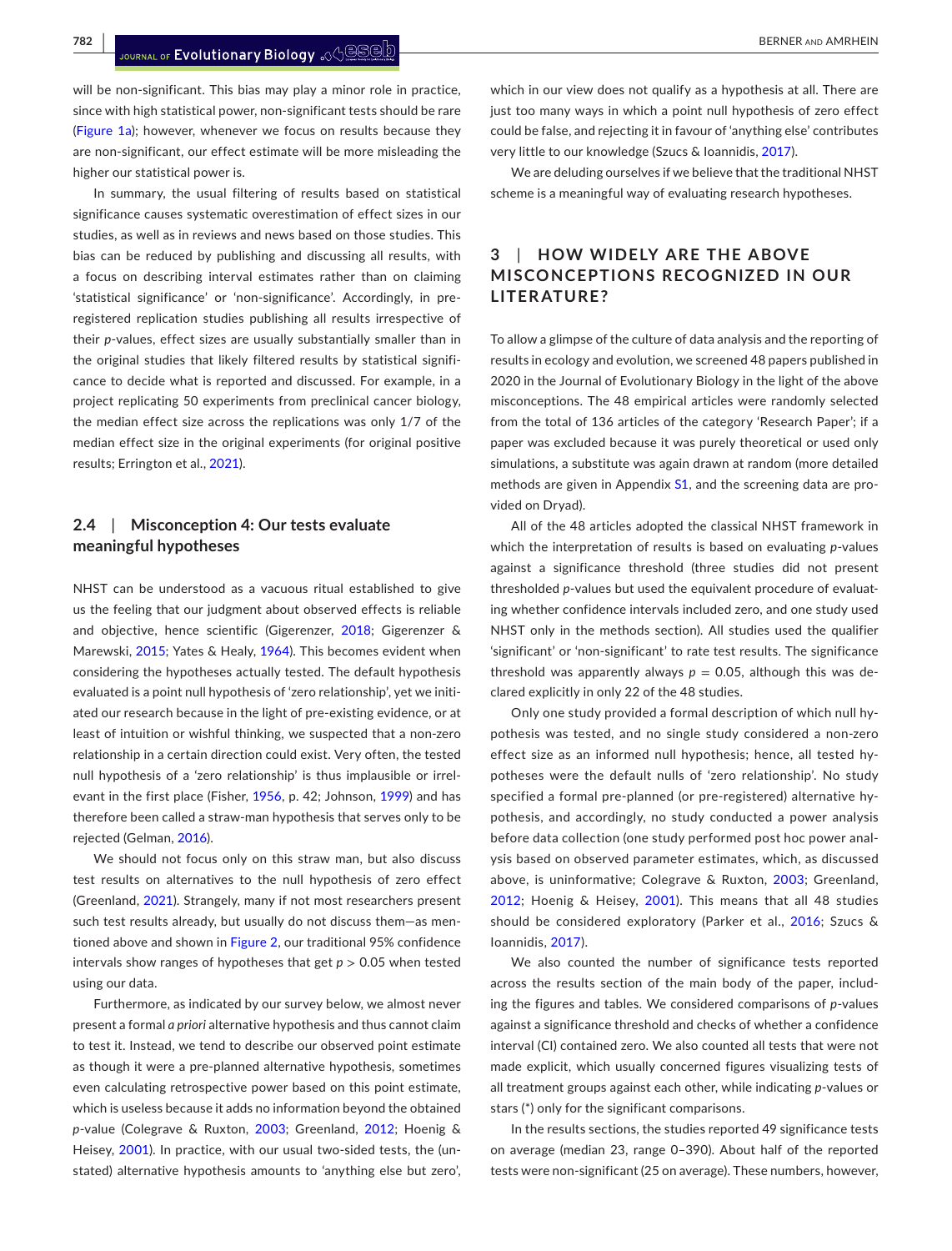are underestimates because several papers presented many more tests in the Supporting Information, probably particularly nonsignificant tests that were not selected for reporting in the main text of the paper. Twelve studies adjusted *p*-values for multiple testing (using Bonferroni-type procedures).

Finally, we screened all verbal descriptions of non-significant tests in the results sections. Among 41 papers that contained such verbal descriptions, 26 (63%) used inappropriate wording for at least one of the tests, implying that non-significance indicates the absence of an effect (misconception 2); 35 (85%) used adequate wording for at least one of the tests. The most common examples of inadequate wording ('proofs of the null') were statements like 'there was no difference / no effect' based exclusively on the *p*value and not, for example, on an evaluation of all values covered by the CI. We also counted the occasionally occurring 'no difference was observed' or 'patterns were the same' as inadequate interpretations, since usually effect sizes in a table or figure showed that a difference or correlation *was* observed, and that patterns were *not* the same.

Examples of what we considered appropriate wording were 'no significant difference', because a *p*-value alone does not say anything about the size of an effect (Amrhein et al., [2017](#page-8-1)) and therefore stating that the difference was non-significant does not mean that there was 'no difference' (although we do not encourage using the significance language). We also considered 'no difference / effect was found' and 'there was no evidence of / no support for' as appropriate, because such descriptions emphasize absence of evidence and not evidence of absence (Altman & Bland, [1995\)](#page-8-7).

One particularly obvious example of an inappropriate proof of the null was 'individual estimates were also uncorrelated… (*r* = .258; *p* = .472)'. Another curious example of how the overemphasis on significance tests leads us astray included a table with 102 tests presented only with three-star notation (\*\*\*) but no *p*-values or other test statistics, let alone effect sizes (for references, see the screening data).

One study reported an absurdly small and precise *p*-value of  $p = 10^{-57}$ , meaning that the probability of observing a relationship at least as large as the one that was found, given that the statistical model and all assumptions like the null hypothesis are correct, is  $1/10^{57}$ . This would roughly correspond to the probability of picking a specific atom from our solar system in a random draw. However, it is easy to obtain similarly small *p*-values by 'testing' a statistical model very far from the data that we observe in our study; for example, a few data points close to the diagonal of  $y = x$  suffice to conclude that the default hypothesis of a zero correlation is extremely incompatible with our data. A very small *p*-value therefore does often not mean that the study found 'very strong evidence for the effect' (as researchers usually claim); but it shows that the model and null hypothesis chosen for testing are too far away from reality to be useful and that we should come up with a better model.

Based on our screening, we conclude that the research protocol described above under the heading *What are the problems?* is by no means a caricature, but a relatively accurate portrait of how studies in evolutionary biology are at present conducted and reported. The vast majority of investigations in our field still follow the traditional NHST scheme, despite ample exposure of its problems for about a century (Amrhein et al., [2017;](#page-8-1) Berkson, [1938;](#page-8-9) Boring, [1919](#page-8-10); Gigerenzer, [2018;](#page-9-4) Greenland, [2017](#page-9-9); Hurlbert & Lombardi, [2009](#page-9-5); Johnson, [1999;](#page-9-6) Mayo, [2018;](#page-10-6) McShane et al., [2019;](#page-10-27) Oakes, [1986;](#page-10-7) Rozeboom, [1960](#page-10-4); Szucs & Ioannidis, [2017;](#page-10-8) Yates, [1951](#page-10-3); Ziliak & McCloskey, [2008\)](#page-10-9), and despite broad agreement within the community of statisticians that the current state of NHST usage is damaging to science (Amrhein et al., [2019a;](#page-8-0) Benjamin et al., [2018](#page-8-11); Seibold et al., [2021](#page-10-28); Wasserstein & Lazar, [2016;](#page-10-17) Wasserstein et al., [2019\)](#page-10-0).

We are forced to recognize that the problems related to NHST abound in our literature: overconfident claims about 'discovered effects' and overestimated effect sizes for significant tests, and a great proportion of erroneously dismissed but potentially biologically relevant effects and underestimated effect sizes for non-significant tests. Clearly, it is high time for improving our conventions of data analysis and reporting of results.

## **4**  | **MOVING FROM SIGNIFIC ANCE TESTING TO ESTIMATION AND COMPATIBILITY**

Undoubtedly, science is progressing despite the problems with NHST highlighted above. One main reason is that although initial studies on a given phenomenon often suffer from biases such as inflated effect sizes introduced by the significance filter, these biases are often reduced in replication studies (effect sizes in replications are usually smaller than in the original studies; Brembs et al., [2013;](#page-8-12) Errington et al., [2021](#page-9-15); Jennions & Møller, [2002;](#page-9-33) Open Science Collaboration, [2015\)](#page-10-15). With every replication study that contributes new data in a relatively unbiased way, the substrate for building and refining models about principles in nature becomes more solid. Recognizing that this accumulation of, and synthesis across, data sets lies at the heart of the scientific progress (Glass, [2010;](#page-9-34) Nichols et al., [2019,](#page-10-19) [2021\)](#page-10-20) has several conceptual and methodological implications.

#### **4.1**  | **Study questions rather than hypotheses**

We no longer need to test hypotheses framed as 'there is a relationship', a generalized claim for which single studies are usually unable to give sufficient support. The contribution of single studies to science is the estimation of the direction and strength of potential relationships and of their uncertainty, based on observations and experiments. More generalized scientific conclusions will typically require information to be combined across multiple studies, each performed under their own set of conditions and assumptions and hence describing unique patterns and variation.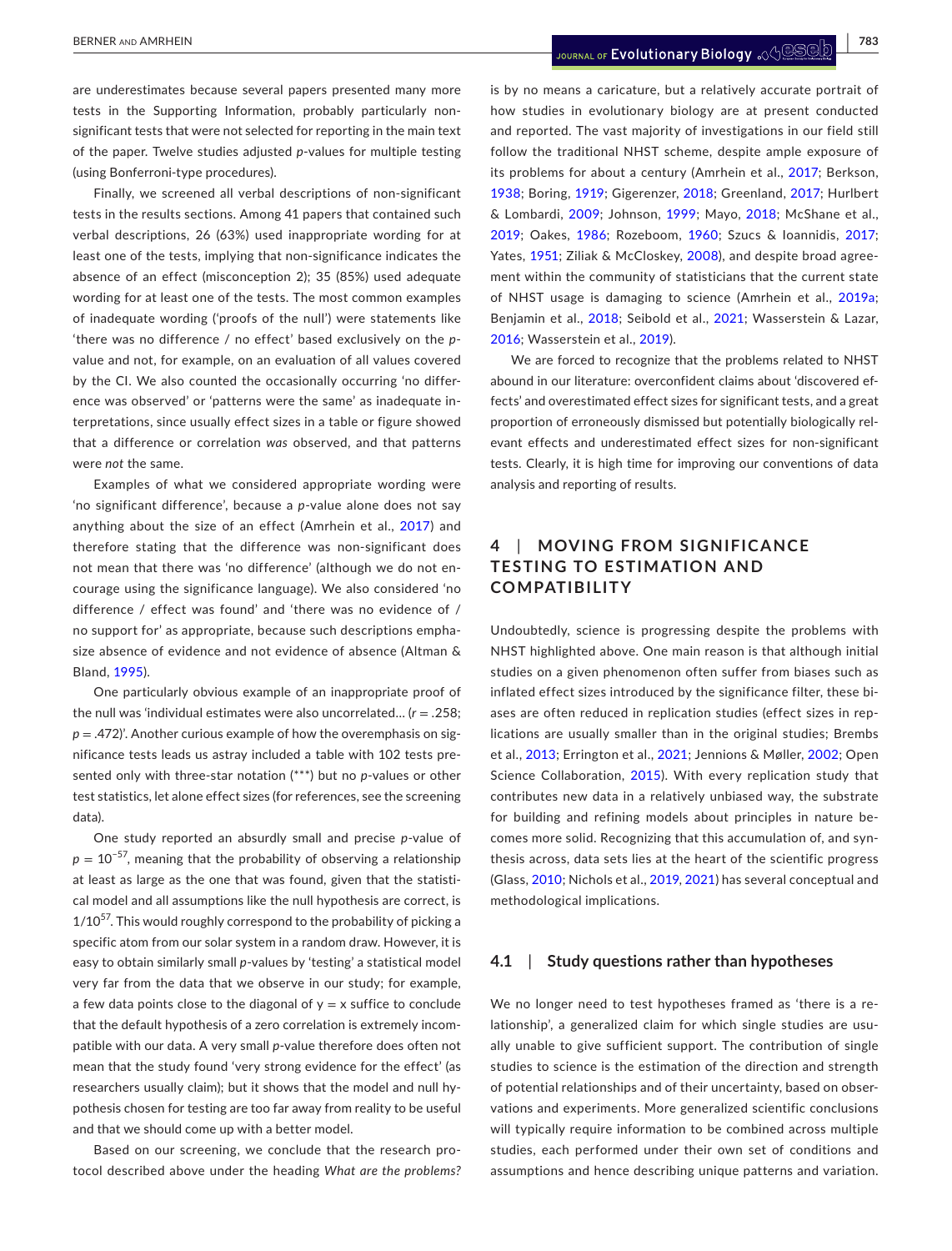Such meta-analyses summarize data or effect estimates and their precision, not the number of claims about hypotheses such as 'we confirmed there is a relationship ( $p < 0.05$ )' (Gurevitch et al., [2018](#page-9-14); Halsey, [2019](#page-9-0)).

It seems that in ecology and evolutionary biology, we are generally driven by curiosity, broad study questions and multi-factorial hypotheses rather than by clear-cut, isolated hypotheses that can be either 'rejected' or 'accepted' (Glass, [2010;](#page-9-34) Nichols et al., [2019\)](#page-10-19). We should therefore primarily report descriptions of relationships and their uncertainty, and refrain from perceiving our NHST studies as confirmatory. Without pre-planned (and pre-registered) quantitative predictions and justified decision rules, our studies are exploratory (Parker et al., [2016](#page-10-26); Szucs & Ioannidis, [2017\)](#page-10-8), whatever statistical framework we use for analysis.

There is no shame in admitting that our research, for example in the 48 studies that we screened, is generally exploratory and guided by broad questions rather than by narrow hypotheses. But if we cannot really provide yes-or-no answers, it also makes no sense to force students and study authors to formulate the usual array of dichotomized hypotheses in the introductions of their papers. Instead, it makes more sense to ask 'how strong is the relationship?' or 'is it strong enough to matter?', and to formulate our expectations about the direction and size of that relationship.

#### **4.2**  | **Full reporting rather than filtering of results**

We should abandon filtering our study outcomes based on statistical significance, no matter what significance threshold is used (Amrhein & Greenland, [2018;](#page-8-13) Benjamin et al., [2018](#page-8-11)). If our research is well conceptualized and properly carried out, any emerging result is a useful contribution to science, deserves discussion within the focal research context and deserves publication. In this light, there is also no problem in analysing one and the same data set in different ways to explore the sensitivity of results to violations of assumptions (Greenland, [2021](#page-9-8))—as long as these explorations are fully reported, not just the ones producing a desired outcome such as the smallest *p*-value. And perhaps even more important than full reporting of summary statistics is that we ensure free access to the underlying raw data for meta-analysts (Lawrence et al., [2021](#page-9-35); Whitlock et al., [2010](#page-10-29)).

Giving up the practice of favouring statistically significant over non-significant effects, or of applying similar filtering methods based, for example, on Bayes factors or the Akaike information criterion (AIC), will naturally reduce the upwards bias of reported effect sizes. For this and other reasons, there is now a broad movement of statisticians and researchers advocating that the labels 'statistically significant' or 'non-significant', and analogous decorations of *p*-values such as stars or letters, should have no place in research articles (Amrhein et al., [2019a](#page-8-0); Hurlbert et al., [2019;](#page-9-36) Lakens et al., [2018](#page-9-37); Trafimow et al., [2018;](#page-10-30) Wasserstein et al., [2019](#page-10-0)).

## **4.3**  | **Compatibility rather than confidence**

Finally, the overconfidence resulting from NHST should give way to a greater acceptance of uncertainty and embracing of variation (Gelman, [2016\)](#page-9-31). Our data and statistics are generally more noisy and biased than we recognize. Appreciating that a single study will rarely suffice to establish a robust model of a biological principle will remove the pressure to oversell potential effects, or even to turn tests statistically significant by more or less subtle data manipulation (Fraser et al., [2018](#page-9-16); Gelman & Loken, [2014](#page-9-13)).

Because the main value of our research is the estimation of effect sizes and of their uncertainty, our emphasis should shift to the clear and comprehensive presentation of point estimates and their associated interval estimates. A straightforward way of doing so is interpreting the classical confidence intervals as compatibility intervals (Amrhein et al., [2019a, b](#page-8-0); Gelman & Greenland, [2019](#page-9-38); McElreath, [2020](#page-10-31); Rafi & Greenland, [2020](#page-10-16)).

For instance, results could be summarized as follows: 'In our study, the average weight increase was 7.5 g; possible values for the true average weight increase that were most compatible with our data, given our statistical model, ranged from 2.0 to 13.1 g (95% CI)'. This clearly conveys more insight than 'We found a significant average weight increase of  $7.5$  g ( $p = 0.009$ )'.

If the interval includes effect sizes in the opposite direction, we could write: 'In our study, the average weight increase was 5.0 g; possible values for the true average weight change that were most compatible with our data, given our statistical model, ranged from a 1.5 g decrease to an 11.5 g increase (95% CI)'. Compare this with the vacuous statement 'We found a non-significant average weight increase of 5.0 g ( $p = 0.13$ )'.

In both cases, the researchers should then discuss the biological implications of a possible weight change across the entire observed intervals.

From a traditional hypothesis testing perspective, the 95% CI shows the values 'most compatible with our data' because it covers all null hypotheses that would get *p* > 0.05 when tested using our data. As just exemplified, a strength of compatibility intervals is to direct our attention to a range of most compatible true effect sizes (hypotheses) in the light of our data and our statistical model. However, compatibility intervals should not be misused for dichotomous judgments based on whether or not they overlap an effect size of zero, as this shares all the problems inherent in traditional NHST. Of course, our plea for interval-based statistical inference extends to compatibility intervals obtained, for example, using Bayesian methods (traditionally called 'credible intervals'; McElreath, [2020](#page-10-31)) or resampling procedures (Manly & Navarro Alberto, [2020](#page-10-32)).

An even stronger option for compatibility-based inference that avoids the arbitrary thresholds at which the lines of intervals must end is the compatibility curve (Infanger & Schmidt-Trucksäss, [2019;](#page-9-28) Poole, [1987](#page-10-25); Rafi & Greenland, [2020](#page-10-16)). This underused tool allows evaluating the most compatible effect sizes in the light of the data and the statistical model, exposing two important elements hidden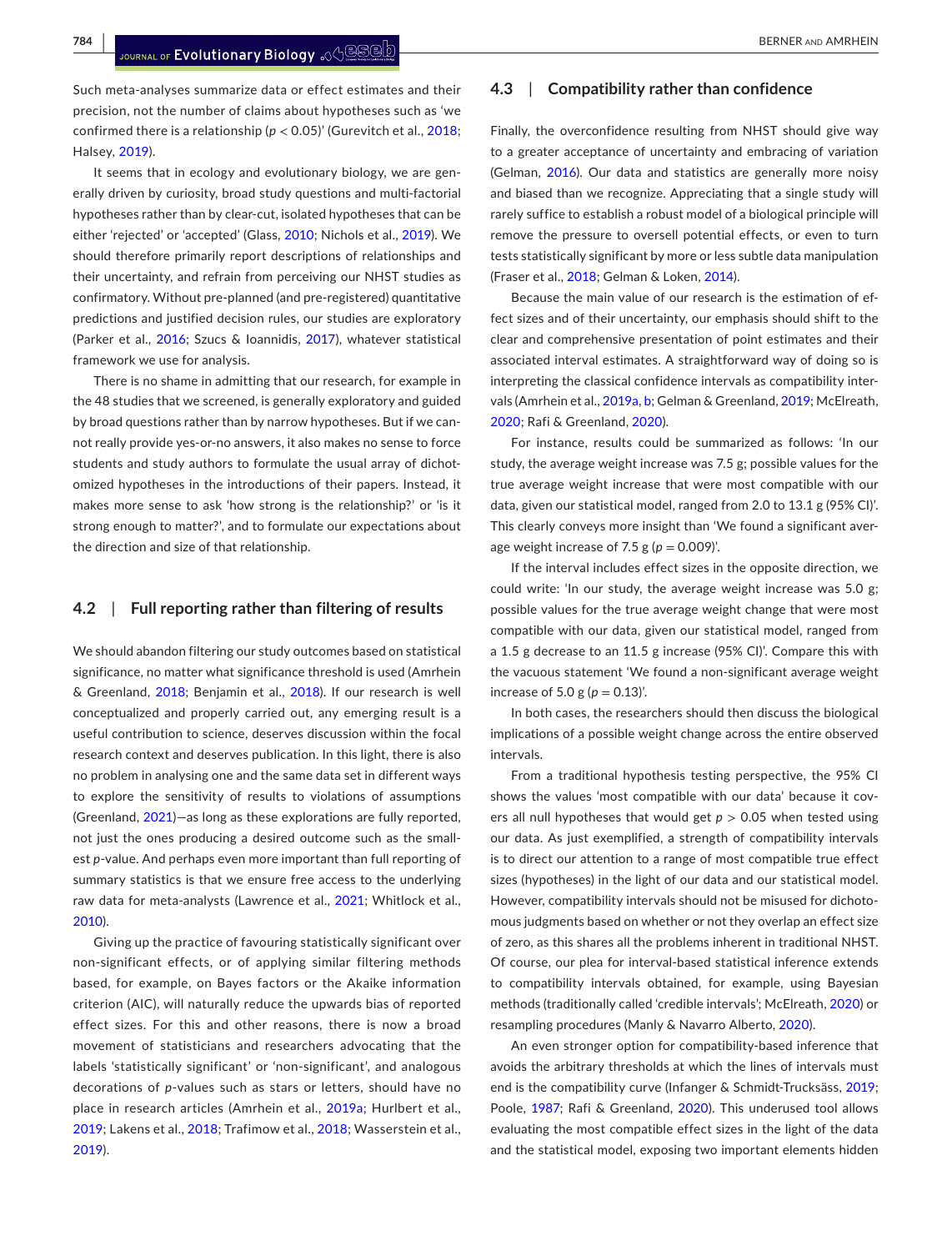in conventional intervals: that compatibility does not stop where an interval would end, but extends beyond it; and that the compatibility of effect size estimates (hypotheses) is not uniform across an interval, but declines as we move away from the point estimate. We provide examples of compatibility curves applied to simulated regressions in Figure [2](#page-4-0) and Appendix [S1](#page-10-12), and a working protocol based on bootstrap resampling as well as on conventional parametric 'confidence' intervals in our code compilation.

# **5**  | **CLOSING REMARKS**

Our call to give up NHST in favour of compatibility-based inference is not a call to completely abandon *p*-values or *p*-value thresholds: again, a conventional 95% compatibility interval displays hypotheses that are not rejected because they get  $p > 0.05$ , and compatibility curves also visualize *p*-values (Figure [2](#page-4-0)). Our main point is that when interpreting intervals, the focus is on many hypotheses rather than on just the one of zero effect, and on uncertainty rather than on categorical statements about whether an effect has been 'demonstrated' or not.

Of course, many other options exist for effectively describing and communicating effect estimates and their uncertainty (Colquhoun, [2014](#page-9-26); Cumming, [2014](#page-9-10); Gurevitch et al., [2018](#page-9-14); Korner-Nievergelt et al., [2015;](#page-9-39) McElreath, [2020](#page-10-31); Nakagawa & Cuthill, [2007](#page-10-33); Rafi & Greenland, [2020](#page-10-16)). Our task for the future is to exploit and to teach these options creatively, keeping in mind that all approaches have their strengths and weaknesses and answer slightly different questions, and that probably none of them is universally applicable or necessarily superior (Gigerenzer & Marewski, [2015;](#page-9-29) Goodman, [2016](#page-9-7)). What we hope to have made clear with this note, however, is that we can safely give up null hypothesis significance testing and the reporting of 'statistical significance'. Doing so will help overcome problems with which science has struggled for decades.

#### **ACKNOWLEDGEMENTS**

We thank Megan Higgs, Luke Holman, Fränzi Korner-Nievergelt, Tobias Roth and two referees for constructive feedback on the manuscript. The authors are supported by the Swiss National Science Foundation.

#### **CONFLICT OF INTEREST**

The authors have no conflict of interest to declare.

#### **AUTHOR CONTRIBUTIONS**

Coding was done by DB. All other work was conducted by both authors in similar parts.

#### **PEER REVIEW**

The peer review history for this article is available at [https://publo](https://publons.com/publon/10.1111/jeb.14009) [ns.com/publon/10.1111/jeb.14009](https://publons.com/publon/10.1111/jeb.14009).

## **DATA AVAILABILITY STATEMENT**

All code used for simulations and plotting as well as the scoring sheet summarizing our literature screen are available from the Dryad digital repository [\(https://doi.org/10.5061/dryad.zkh18](https://doi.org/10.5061/dryad.zkh1893c8) [93c8](https://doi.org/10.5061/dryad.zkh1893c8)).

## **ORCID**

*Daniel Berner* <https://orcid.org/0000-0003-3480-9046> *Valentin Amrhein* <https://orcid.org/0000-0001-5173-4571>

#### **REFERENCES**

- <span id="page-8-7"></span>Altman, D. G., & Bland, J. M. (1995). Statistics notes: Absence of evidence is not evidence of absence. *British Medical Journal*, *311*, 485. [https://](https://doi.org/10.1136/bmj.311.7003.485) [doi.org/10.1136/bmj.311.7003.485](https://doi.org/10.1136/bmj.311.7003.485)
- <span id="page-8-4"></span>Amaral, O. B., & Neves, K. (2021). Reproducibility: expect less of the scientific paper. *Nature*, *597*, 329–331. [https://doi.org/10.1038/](https://doi.org/10.1038/d41586-021-02486-7) [d41586-021-02486-7](https://doi.org/10.1038/d41586-021-02486-7)
- <span id="page-8-13"></span>Amrhein, V., & Greenland, S. (2018). Remove, rather than redefine, statistical significance. *Nature Human Behaviour*, *2*, 4. [https://doi.](https://doi.org/10.1038/s41562-017-0224-0) [org/10.1038/s41562-017-0224-0](https://doi.org/10.1038/s41562-017-0224-0)
- <span id="page-8-6"></span>Amrhein, V., & Greenland, S. (2022). Rewriting results in the language of compatibility. *Trends in Ecology & Evolution*, in press. [https://doi.](https://doi.org/10.1016/j.tree.2022.02.001) [org/10.1016/j.tree.2022.02.001](https://doi.org/10.1016/j.tree.2022.02.001)
- <span id="page-8-0"></span>Amrhein, V., Greenland, S., & McShane, B. (2019a). Retire statistical significance. *Nature*, *567*, 305–307. [https://doi.org/10.1038/d4158](https://doi.org/10.1038/d41586-019-00857-9) [6-019-00857-9](https://doi.org/10.1038/d41586-019-00857-9)
- <span id="page-8-1"></span>Amrhein, V., Korner-Nievergelt, F., & Roth, T. (2017). The earth is flat (p*>*0.05): Significance thresholds and the crisis of unreplicable research. *PeerJ*, *5*, e3544. <https://doi.org/10.7717/peerj.3544>
- <span id="page-8-3"></span>Amrhein, V., Trafimow, D., & Greenland, S. (2019b). Inferential statistics as descriptive statistics: There is no replication crisis if we don't expect replication. *The American Statistician*, *73*(sup1), 262–270. <https://doi.org/10.1080/00031305.2018.1543137>
- <span id="page-8-2"></span>Anderson, S. C., Elsen, P. R., Hughes, B. B., Tonietto, R. K., Bletz, M. C., Gill, D. A., Holgerson, M. A., Kuebbing, S. E., McDonough MacKenzie, C., Meek, M. H., & Veríssimo, D. (2021). Trends in ecology and conservation over eight decades. *Frontiers in Ecology and the Environment*, *19*, 274–282. <https://doi.org/10.1002/fee.2320>
- <span id="page-8-5"></span>Bayarri, M. J., & Berger, J. O. (2000). P values for composite null models. *Journal of the American Statistical Association*, *95*, 1127–1142. <https://doi.org/10.2307/2669749>
- <span id="page-8-11"></span>Benjamin, D. J., Berger, J. O., Johannesson, M., Nosek, B. A., Wagenmakers, E.-J., Berk, R., Bollen, K. A., Brembs, B., Brown, L., Camerer, C., Cesarini, D., Chambers, C. D., Clyde, M., Cook, T. D., De Boeck, P., Dienes, Z., Dreber, A., Easwaran, K., Efferson, C., … Johnson, V. E. (2018). Redefine statistical significance. *Nature Human Behaviour*, *2*, 6–10. [https://doi.org/10.1038/s4156](https://doi.org/10.1038/s41562-017-0189-z) [2-017-0189-z](https://doi.org/10.1038/s41562-017-0189-z)
- <span id="page-8-9"></span>Berkson, J. (1938). Some difficulties of interpretation encountered in the application of the chi-square test. *Journal of the American Statistical Association*, *33*, 526–536. [https://doi.org/10.1080/01621](https://doi.org/10.1080/01621459.1938.10502329) [459.1938.10502329](https://doi.org/10.1080/01621459.1938.10502329)
- <span id="page-8-10"></span>Boring, E. G. (1919). Mathematical vs. scientific significance. *Psychological Bulletin*, *16*, 335–338. <https://doi.org/10.1037/h0074554>
- <span id="page-8-12"></span>Brembs, B., Button, K., & Munafo, M. (2013). Deep impact: unintended consequences of journal rank. *Frontiers in Human Neuroscience*, *7*, 291. <https://doi.org/10.3389/fnhum.2013.00291>
- <span id="page-8-8"></span>Button, K. S., Ioannidis, J. P. A., Mokrysz, C., Nosek, B. A., Flint, J., Robinson, E. S. J., & Munafo, M. R. (2013). Power failure: why small sample size undermines the reliability of neuroscience. *Nature Reviews Neuroscience*, *14*, 365–376. <https://doi.org/10.1038/nrn3475>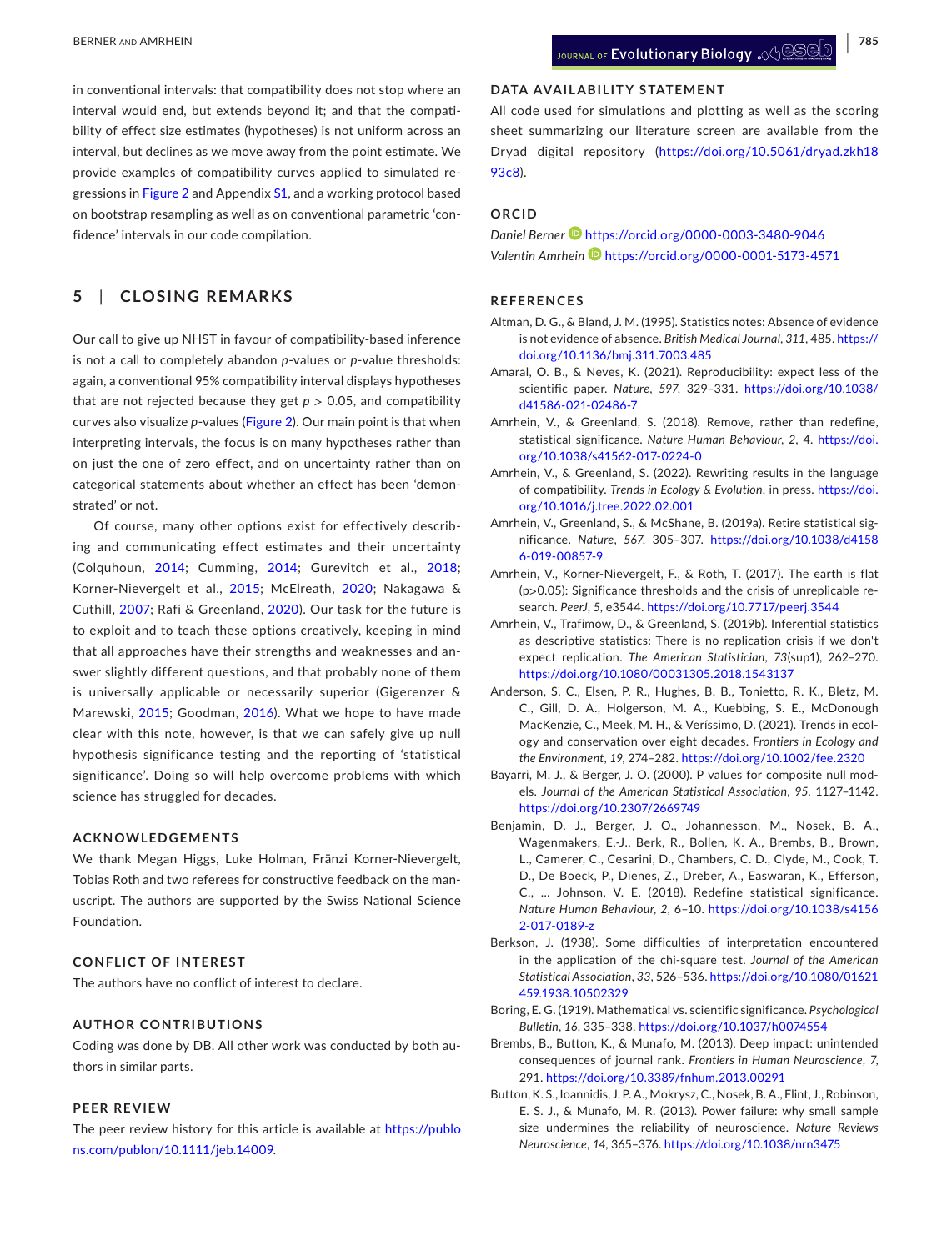**786 <sup>|</sup>**  BERNER and AMRHEIN

- <span id="page-9-24"></span>Colegrave, N., & Ruxton, G. D. (2003). Confidence intervals are a more useful complement to nonsignificant tests than are power calculations. *Behavioral Ecology*, *14*, 446–447. [https://doi.org/10.1093/](https://doi.org/10.1093/beheco/14.3.446) [beheco/14.3.446](https://doi.org/10.1093/beheco/14.3.446)
- <span id="page-9-26"></span>Colquhoun, D. (2014). An investigation of the false discovery rate and the misinterpretation of p-values. *Royal Society Open Science*, *1*, 140216. <https://doi.org/10.1098/rsos.140216>.
- <span id="page-9-22"></span><span id="page-9-10"></span>Cox, D. R., & Hinkley, D. V. (1974). *Theoretical statistics*. Chapman & Hall. Cumming, G. (2014). The new statistics: why and how. *Psychological*
- <span id="page-9-1"></span>*Science*, *25*, 7–29. <https://doi.org/10.1177/0956797613504966> Davidson, A. (2019). Embracing uncertainty: The days of statistical significance are numbered. *Pediatric Anesthesia*, *29*, 978–980. [https://](https://doi.org/10.1111/pan.13721)
- <span id="page-9-15"></span>[doi.org/10.1111/pan.13721](https://doi.org/10.1111/pan.13721) Errington, T. M., Mathur, M., Soderberg, C. K., Denis, A., Perfito, N., Iorns, E., & Nosek, B. A. (2021). Investigating the replicability of preclinical cancer biology. *eLife*, *10*, e71601. [https://doi.org/10.7554/](https://doi.org/10.7554/eLife.71601) [eLife.71601](https://doi.org/10.7554/eLife.71601)
- <span id="page-9-19"></span>Fisher, R. A. (1935). Statistical tests. *Nature*, *136*, 474. [https://doi.](https://doi.org/10.1038/136474b0) [org/10.1038/136474b0](https://doi.org/10.1038/136474b0)
- <span id="page-9-30"></span>Fisher, R. A. (1956). *Statistical methods and scientific inference*. Oliver and Boyd.
- <span id="page-9-16"></span>Fraser, H., Parker, T., Nakagawa, S., Barnett, A., & Fidler, F. (2018). Questionable research practices in ecology and evolution. *PLoS One*, *13*, e0200303. [https://doi.org/10.1371/journ](https://doi.org/10.1371/journal.pone.0200303) [al.pone.0200303](https://doi.org/10.1371/journal.pone.0200303)
- <span id="page-9-31"></span>Gelman, A. (2016). The problems with p-values are not just with p-values. Supplemental material to the ASA statement on p-values and statistical significance. *The American Statistician*, *70*, 129–133. [https://](https://doi.org/10.1080/00031305.2016.1154108) [doi.org/10.1080/00031305.2016.1154108](https://doi.org/10.1080/00031305.2016.1154108)
- <span id="page-9-27"></span>Gelman, A., & Carlin, J. (2014). Beyond power calculations: assessing type S (sign) and type M (magnitude) errors. *Perspectives on Psychological Science*, *9*, 641–651. [https://doi.org/10.1177/17456](https://doi.org/10.1177/1745691614551642) [91614551642](https://doi.org/10.1177/1745691614551642)
- <span id="page-9-38"></span>Gelman, A., & Greenland, S. (2019). Are confidence intervals better termed "uncertainty intervals"? *British Medical Journal*, *366*, 5381. <https://doi.org/10.1136/bmj.l5381>
- <span id="page-9-13"></span>Gelman, A., & Loken, E. (2014). The statistical crisis in science. *American Scientist*, *102*, 460–465.<https://doi.org/10.1511/2014.111.460>
- <span id="page-9-4"></span>Gigerenzer, G. (2018). Statistical rituals: the replication delusion and how we got there. *Advances in Methods and Practices in Psychological Science*, *1*, 198–218. [https://doi.org/10.1177/25152](https://doi.org/10.1177/2515245918771329) [45918771329](https://doi.org/10.1177/2515245918771329)
- <span id="page-9-29"></span>Gigerenzer, G., & Marewski, J. N. (2015). Surrogate science: the idol of a universal method for scientific inference. *Journal of Management*, *41*, 421–440. <https://doi.org/10.1177/0149206314547522>
- <span id="page-9-34"></span>Glass, D. J. (2010). A critique of the hypothesis, and a defense of the question, as a framework for experimentation. *Clinical Chemistry*, *56*, 1080–1085. <https://doi.org/10.1373/clinchem.2010.144477>
- <span id="page-9-7"></span>Goodman, S. N. (2016). Aligning statistical and scientific reasoning. *Science*, *352*, 1180–1181. <https://doi.org/10.1126/science.aaf5406>
- <span id="page-9-21"></span>Greenland, S. (2012). Nonsignificance plus high power does not imply support for the null over the alternative. *Annals of Epidemiology*, *22*, 364–368. <https://doi.org/10.1016/j.annepidem.2012.02.007>
- <span id="page-9-9"></span>Greenland, S. (2017). The need for cognitive science in methodology. *American Journal of Epidemiology*, *186*, 639–645. [https://doi.](https://doi.org/10.1093/aje/kwx259) [org/10.1093/aje/kwx259](https://doi.org/10.1093/aje/kwx259)
- <span id="page-9-17"></span>Greenland, S. (2019). Valid P-values behave exactly as they should: some misleading criticisms of P-values and their resolution with S-values. *The American Statistician*, *73*(sup1), 106–114. [https://doi.](https://doi.org/10.1080/00031305.2018.1529625) [org/10.1080/00031305.2018.1529625](https://doi.org/10.1080/00031305.2018.1529625)
- <span id="page-9-8"></span>Greenland, S. (2021). Analysis goals, error-cost sensitivity, and analysis hacking: Essential considerations in hypothesis testing and multiple comparisons. *Paediatric and Perinatal Epidemiology*, *35*, 8–23. <https://doi.org/10.1111/ppe.12711>
- <span id="page-9-23"></span>Greenland, S., Senn, S. J., Rothman, K. J., Carlin, J. B., Poole, C., Goodman, S. N., & Altman, D. G. (2016). Statistical tests, P values, confidence

intervals, and power: a guide to misinterpretations. *European Journal of Epidemiology*, *31*, 337–350. [https://doi.org/10.1007/](https://doi.org/10.1007/s10654-016-0149-3) [s10654-016-0149-3](https://doi.org/10.1007/s10654-016-0149-3)

- <span id="page-9-14"></span>Gurevitch, J., Koricheva, J., Nakagawa, S., & Stewart, G. (2018). Metaanalysis and the science of research synthesis. *Nature*, *555*, 175– 182. <https://doi.org/10.1038/nature25753>
- <span id="page-9-0"></span>Halsey, L. G. (2019). The reign of the p-value is over: what alternative analyses could we employ to fill the power vacuum? *Biology Letters*, *15*, 20190174.<https://doi.org/10.1098/rsbl.2019.0174>
- <span id="page-9-11"></span>Halsey, L. G., Curran-Everett, D., Vowler, S. L., & Drummond, G. B. (2015). The fickle P value generates irreproducible results. *Nature Methods*, *12*, 179–185.<https://doi.org/10.1038/nmeth.3288>
- <span id="page-9-2"></span>Harrington, D., D'Agostino, R. B., Gatsonis, C. et al. (2019). New guidelines for statistical reporting in the journal. *New England Journal of Medicine*, *381*, 285–286. <https://doi.org/10.1056/NEJMe1906559>
- <span id="page-9-18"></span>Hartig, F., & Barraquand, F. (2022). The evidence contained in the Pvalue is context dependent. *Trends in Ecology & Evolution*, in press. <https://doi.org/10.1016/j.tree.2022.02.011>
- <span id="page-9-25"></span>Hawkins, A. T., & Samuels, L. R. (2021). Use of confidence intervals in interpreting nonstatistically significant results. *JAMA*, *326*, 2068– 2069. <https://doi.org/10.1001/jama.2021.16172>
- <span id="page-9-12"></span>Higgs, M. (2019). Assumptions are not met. Period. [https://critical-infer](https://critical-inference.com/assumptions-are-not-met-period) [ence.com/assumptions-are-not-met-period](https://critical-inference.com/assumptions-are-not-met-period)
- <span id="page-9-32"></span>Hoenig, J. M., & Heisey, D. M. (2001). The abuse of power: the pervasive fallacy of power calculations for data analysis. *The American Statistician*, *55*, 19–24. <https://doi.org/10.1198/000313001300339897>
- <span id="page-9-36"></span>Hurlbert, S. H., Levine, R. A., & Utts, J. (2019). Coup de grâce for a tough old bull: "statistically significant" expires. *The American Statistician*, *73*(sup1), 352–357. [https://doi.org/10.1080/00031](https://doi.org/10.1080/00031305.2018.1543616) [305.2018.1543616](https://doi.org/10.1080/00031305.2018.1543616)
- <span id="page-9-5"></span>Hurlbert, S. H., & Lombardi, C. M. (2009). Final collapse of the Neyman-Pearson decision theoretic framework and rise of the neoFisherian. *Annales Zoologici Fennici*, *46*, 311–349. [https://doi.](https://doi.org/10.5735/086.046.0501) [org/10.5735/086.046.0501](https://doi.org/10.5735/086.046.0501)
- <span id="page-9-28"></span>Infanger, D., & Schmidt-Trucksäss, A. (2019). P value functions: An underused method to present research results and to promote quantitative reasoning. *Statistics in Medicine*, *38*, 4189–4197. [https://doi.](https://doi.org/10.1002/sim.8293) [org/10.1002/sim.8293](https://doi.org/10.1002/sim.8293)
- <span id="page-9-33"></span>Jennions, M. D., & Møller, A. P. (2002). Relationships fade with time: a meta-analysis of temporal trends in publication in ecology and evolution. *Proceedings of the Royal Society B-Biological Sciences*, *269*, 43–48. <https://doi.org/10.1098/rspb.2001.1832>
- <span id="page-9-20"></span>Jennions, M. D., & Møller, A. P. (2003). A survey of the statistical power of research in behavioral ecology and animal behavior. *Behavioral Ecology*, *14*, 438–445. <https://doi.org/10.1093/beheco/14.3.438>
- <span id="page-9-6"></span>Johnson, D. H. (1999). The insignificance of statistical significance testing. *Journal of Wildlife Management*, *63*, 763–772. [https://doi.](https://doi.org/10.2307/3802789) [org/10.2307/3802789](https://doi.org/10.2307/3802789)
- <span id="page-9-39"></span>Korner-Nievergelt, F., Von Felten, S., Roth, T., Almasi, B., Guélat, J., & Korner-Nievergelt, P. (2015). *Bayesian data analysis in ecology using linear models with R, BUGS, and Stan*. Academic Press.
- <span id="page-9-3"></span>Krausman, P. R., & Cox, A. S. (2019). Vexing vocabulary in submissions to the Journal of Wildlife Management. *Journal of Wildlife Management*, *83*, 1279–1280. [https://wildlife.onlinelibrary.wiley.](https://wildlife.onlinelibrary.wiley.com/doi/full/) [com/doi/full/](https://wildlife.onlinelibrary.wiley.com/doi/full/)<https://doi.org/10.1002/jwmg.21726>
- <span id="page-9-37"></span>Lakens, D., Adolfi, F. G., Albers, C. J., Anvari, F., Apps, M. A. J., Argamon, S. E., Baguley, T., Becker, R. B., Benning, S. D., Bradford, D. E., Buchanan, E. M., Caldwell, A. R., Van Calster, B., Carlsson, R., Chen, S.-C., Chung, B., Colling, L. J., Collins, G. S., Crook, Z., … Zwaan, R. A. (2018). Justify your alpha. *Nature Human Behaviour*, *2*, 168–171. <https://doi.org/10.1038/s41562-018-0311-x>
- <span id="page-9-35"></span>Lawrence, J. M., Meyerowitz-Katz, G., Heathers, J. A. J., Brown, N. J. L., & Sheldrick, K. A. (2021). The lesson of ivermectin: meta-analyses based on summary data alone are inherently unreliable. *Nature Medicine*, *27*, 1853–1854. [https://doi.org/10.1038/s41591-021-](https://doi.org/10.1038/s41591-021-01535-y) [01535-y](https://doi.org/10.1038/s41591-021-01535-y)